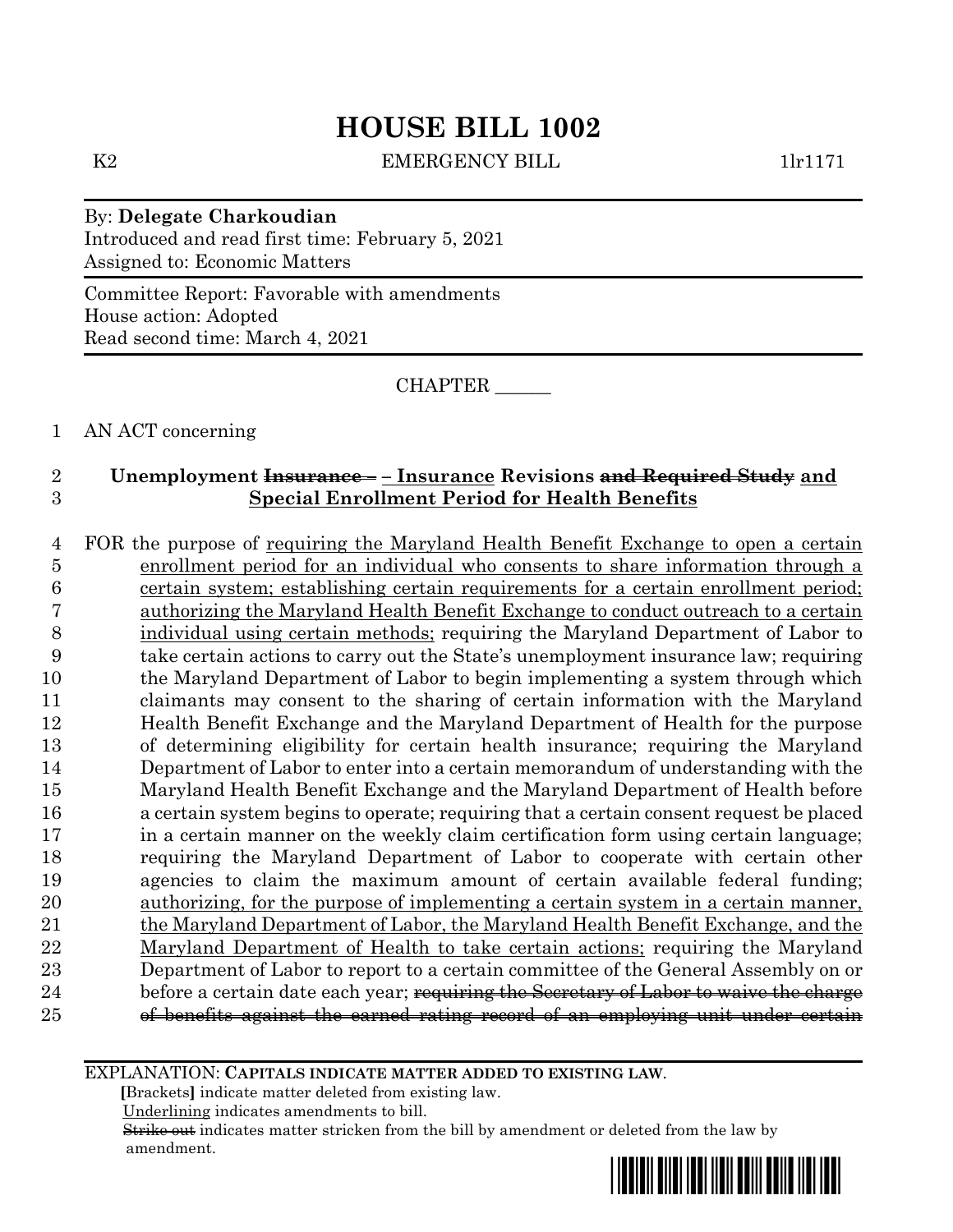circumstances related to COVID–19; providing that the waiver may apply only to certain benefits; altering the maximum amount of wages disregarded when computing the weekly benefit amount to be paid to a claimant; requiring the Maryland Department of Labor to conduct a certain study in collaboration with the Office of the Attorney General and the Maryland Department of Health; requiring the Maryland Department of Labor to report its findings and recommendations to the Governor and certain committees of the General Assembly on or before a certain 8 date altering the information of which the Secretary of Labor is required to notify a claimant if the Secretary decides to recover benefits from the claimant under certain provisions of law; requiring the Secretary to allow a claimant to appeal a certain determination within a certain period of time; requiring the Maryland Department of Labor to submit to the General Assembly a certain report on or before a certain date; requiring the Maryland Department of Labor, on or before a certain date, to identify all changes in federal regulations and guidance that would expand access to unemployment benefits or reduce bureaucratic hurdles to prompt approval of unemployment benefits; requiring the Maryland Department of Labor, on or before a certain date, to revise State unemployment insurance rules and practices for a certain purpose; making this Act an emergency measure; and generally relating to 19 unemployment insurance.

- BY adding to
- Article Insurance
- Section 31–108(h)
- Annotated Code of Maryland
- (2017 Replacement Volume and 2020 Supplement)
- BY adding to
- Article Labor and Employment
- Section 8–109
- Annotated Code of Maryland
- (2016 Replacement Volume and 2020 Supplement)
- BY repealing and reenacting, without amendments,
- Article Labor and Employment
- Section 8–809(a) and (b)
- Annotated Code of Maryland
- (2016 Replacement Volume and 2020 Supplement)
- BY repealing and reenacting, with amendments,
- Article Labor and Employment
- 37 Section  $\frac{8-611(k)}{201}$  and  $\frac{8-803(k)}{8-809(c)}$
- Annotated Code of Maryland
- (2016 Replacement Volume and 2020 Supplement)
- SECTION 1. BE IT ENACTED BY THE GENERAL ASSEMBLY OF MARYLAND,
- That the Laws of Maryland read as follows: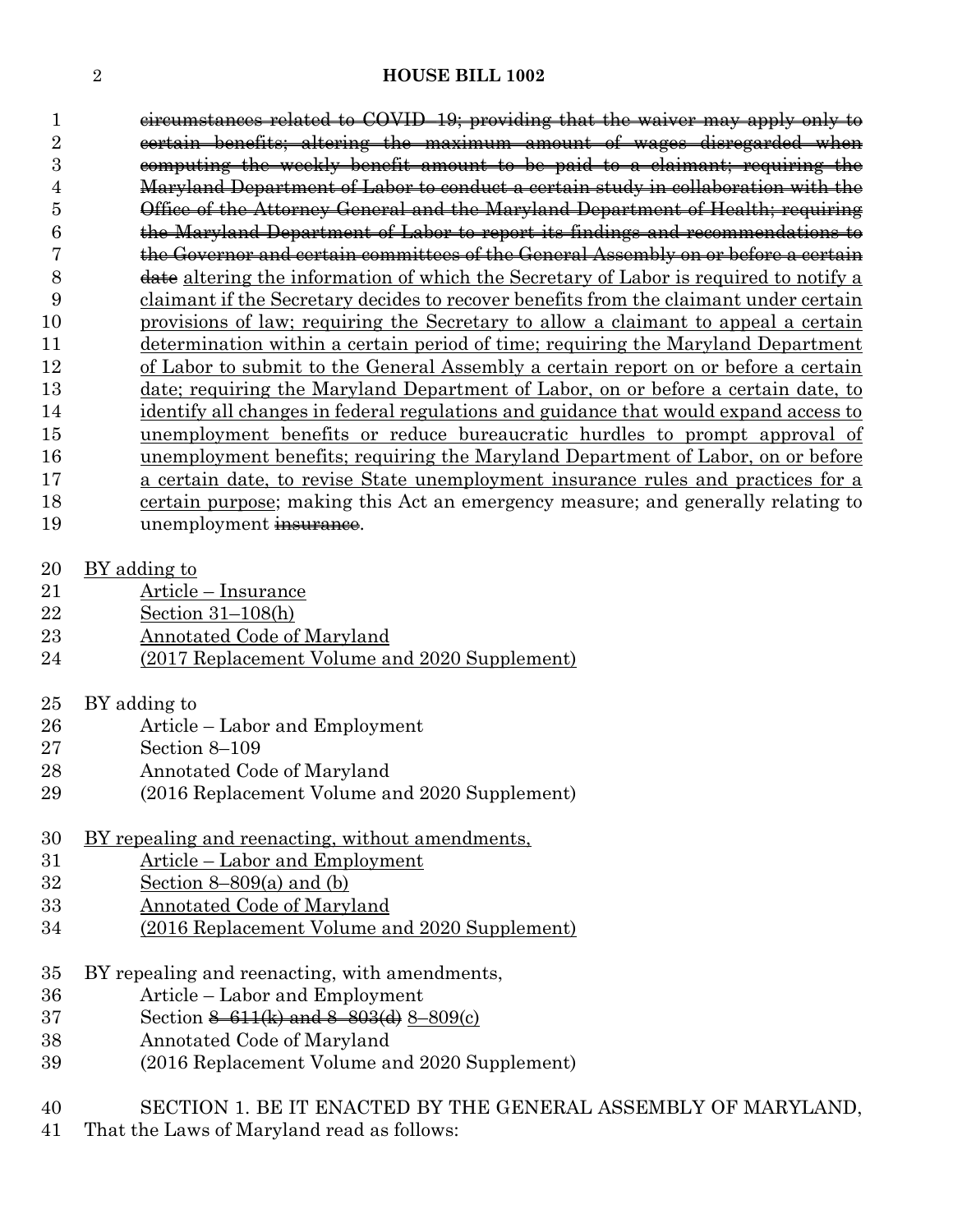| $\mathbf{1}$     | <b>Article - Insurance</b>                                                                                                      |  |  |  |  |
|------------------|---------------------------------------------------------------------------------------------------------------------------------|--|--|--|--|
| $\overline{2}$   | $31 - 108.$                                                                                                                     |  |  |  |  |
| $\boldsymbol{3}$ | (1)<br>THE EXCHANGE SHALL OPEN A SPECIAL OR OTHER ENROLLMENT<br>(H)                                                             |  |  |  |  |
| $\overline{4}$   | PERIOD FOR AN INDIVIDUAL WHO CONSENTS TO SHARE INFORMATION THROUGH                                                              |  |  |  |  |
| $\overline{5}$   | THE SYSTEM IMPLEMENTED IN ACCORDANCE WITH $\S$ 8-109(B)(1) OF THE LABOR                                                         |  |  |  |  |
| 6                | AND EMPLOYMENT ARTICLE.                                                                                                         |  |  |  |  |
| 7                | THE ENROLLMENT PERIOD OPENED UNDER PARAGRAPH (1) OF<br>(2)                                                                      |  |  |  |  |
| 8                | THIS SUBSECTION SHALL:                                                                                                          |  |  |  |  |
| 9                | (I)<br>APPLY TO QUALIFIED HEALTH PLANS OFFERED THROUGH                                                                          |  |  |  |  |
| 10               | THE EXCHANGE IN THE INDIVIDUAL MARKET;                                                                                          |  |  |  |  |
| 11               | BEGIN ON THE DATE THE EXCHANGE SENDS NOTICE TO THE<br>(II)                                                                      |  |  |  |  |
| 12               | <b>INDIVIDUAL;</b>                                                                                                              |  |  |  |  |
|                  |                                                                                                                                 |  |  |  |  |
| 13               | (III) LAST FOR A PERIOD OF TIME DETERMINED BY THE                                                                               |  |  |  |  |
| 14               | EXCHANGE AND THAT IS AT LEAST 30 DAYS; AND                                                                                      |  |  |  |  |
| 15               | (IV)<br>BE AVAILABLE TO AN INDIVIDUAL DESCRIBED<br>IN                                                                           |  |  |  |  |
| 16               | PARAGRAPH (1) OF THIS SUBSECTION AND TO THE INDIVIDUAL'S DEPENDENT AS                                                           |  |  |  |  |
| 17               | DEFINED IN 45 C.F.R. § 155.420.                                                                                                 |  |  |  |  |
| 18               | THE EXCHANGE MAY CONDUCT OUTREACH TO AN INDIVIDUAL<br>(3)                                                                       |  |  |  |  |
| 19               | DESCRIBED IN PARAGRAPH (1) OF THIS SUBSECTION USING METHODS THAT                                                                |  |  |  |  |
| 20               | <b>INCLUDE:</b>                                                                                                                 |  |  |  |  |
|                  |                                                                                                                                 |  |  |  |  |
| 21               | ( <u>I)</u><br><b>WRITTEN NOTICES;</b>                                                                                          |  |  |  |  |
| 22               | $(\text{II})$<br>CONTACT THROUGH TELEPHONIC AND ELECTRONIC                                                                      |  |  |  |  |
| 23               | <b>MEANS; AND</b>                                                                                                               |  |  |  |  |
| 24               |                                                                                                                                 |  |  |  |  |
| 25               | (III)<br>THE<br>PROVISION OF INDIVIDUALIZED ASSISTANCE BY<br>INSURANCE AGENTS AND BROKERS, NAVIGATORS, AND EXCHANGE CONTRACTORS |  |  |  |  |
| 26               | AND STAFF.                                                                                                                      |  |  |  |  |
|                  |                                                                                                                                 |  |  |  |  |
| 27               | <b>Article – Labor and Employment</b>                                                                                           |  |  |  |  |
| 28               | $8 - 109.$                                                                                                                      |  |  |  |  |
| 29               | (A)<br>IN CARRYING OUT THE REQUIREMENTS OF THIS<br>TITLE,<br>THE                                                                |  |  |  |  |
| 30               | <b>DEPARTMENT SHALL:</b>                                                                                                        |  |  |  |  |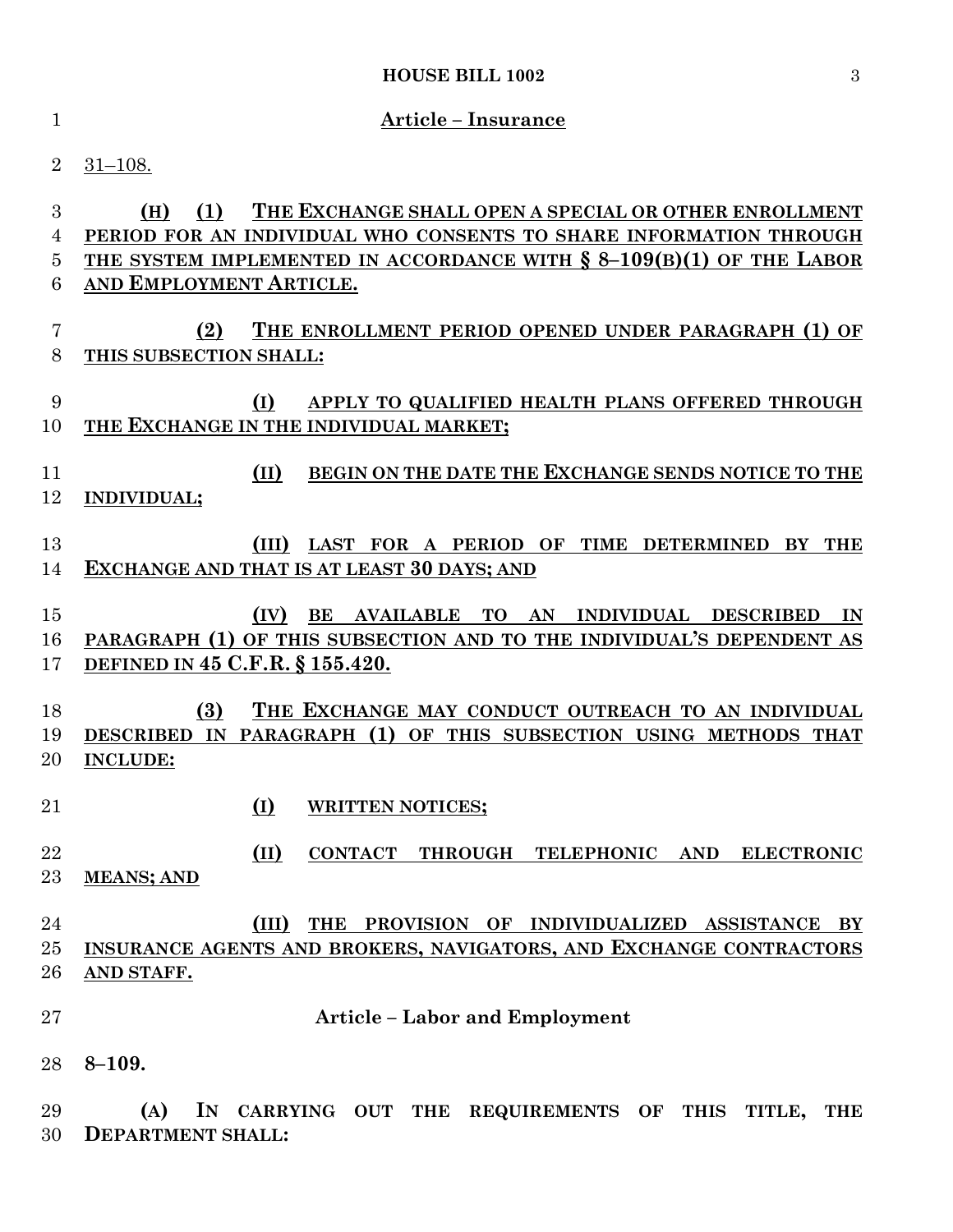**HOUSE BILL 1002 (1) ENSURE SECURE EQUAL ACCESS FOR INDIVIDUALS BY: (I) ENSURING THAT AN INDIVIDUAL CONTACTING THE DEPARTMENT HAS ADEQUATE AND TIMELY ACCESS TO LANGUAGE AND, INTERPRETIVE, AND TRANSLATION SERVICES; (II) FOR INDIVIDUALS WITH DISABILITIES: 1. INCORPORATING ACCESSIBILITY FEATURES THAT ARE CONSISTENT WITH MODERN ACCESSIBILITY STANDARDS FOR INDIVIDUALS WITH DISABILITIES; AND 2. PROVIDING NOTICE OF ALTERNATIVE ACCESSIBILITY OPTIONS FOR ACCESSING BENEFITS, SERVICES, AND INFORMATION IN MULTIPLE FORMATS; AND (III) CONSPICUOUSLY PROVIDING CLAIMANTS WITH THE OPTION TO SELECT AT THE BEGINNING OF THE APPLICATION FOR UNEMPLOYMENT INSURANCE BENEFITS PROCESS THAT PAPER–BASED NOTICES OF DEPARTMENT ACTION BE SENT BY MAIL; (2) ENSURE THAT CALL CENTER STAFFING IS ADEQUATE TO ALLOW AN INDIVIDUAL TO REACH A DEPARTMENTAL EMPLOYEE OR CONTRACTOR TO ASK QUESTIONS; (3) ESTABLISH SYSTEMS AND PROCEDURES THAT ENSURE THAT AN INDIVIDUAL DOES NOT NEED TO WAIT ON HOLD BEFORE BEING OFFERED AN OPPORTUNITY TO LEAVE A PHONE NUMBER TO RECEIVE A CALL BACK; (4) ENSURE THAT PHONE CALLS MADE BY DEPARTMENT STAFF AND CONTRACTORS APPEAR ON CALLER ID AS ORIGINATING FROM THE DEPARTMENT; (5) ENSURE THAT VOICEMAIL MESSAGES LEFT BY DEPARTMENT STAFF OR CONTRACTORS INCLUDE CLEAR INSTRUCTIONS FOR NEXT STEPS, INCLUDING A CALL–BACK NUMBER OTHER THAN THE GENERAL NUMBER FOR UNEMPLOYMENT INSURANCE ASSISTANCE; (6) ESTABLISH PROCEDURES THAT REQUIRE ATTEMPTS BY THE DEPARTMENT TO CONTACT AN INDIVIDUAL RELATED TO A CLAIM FOR BENEFITS TO BE TIMED IN SUCH A WAY THAT THE CALLS OCCUR OVER CONSECUTIVE AND MULTIPLE DAYS; (2) ESTABLISH PROCEDURES THAT REQUIRE AN INDIVIDUAL WHO HAS FILED AN INITIAL CLAIM FOR BENEFITS TO BE PROVIDED WITH A STATUS**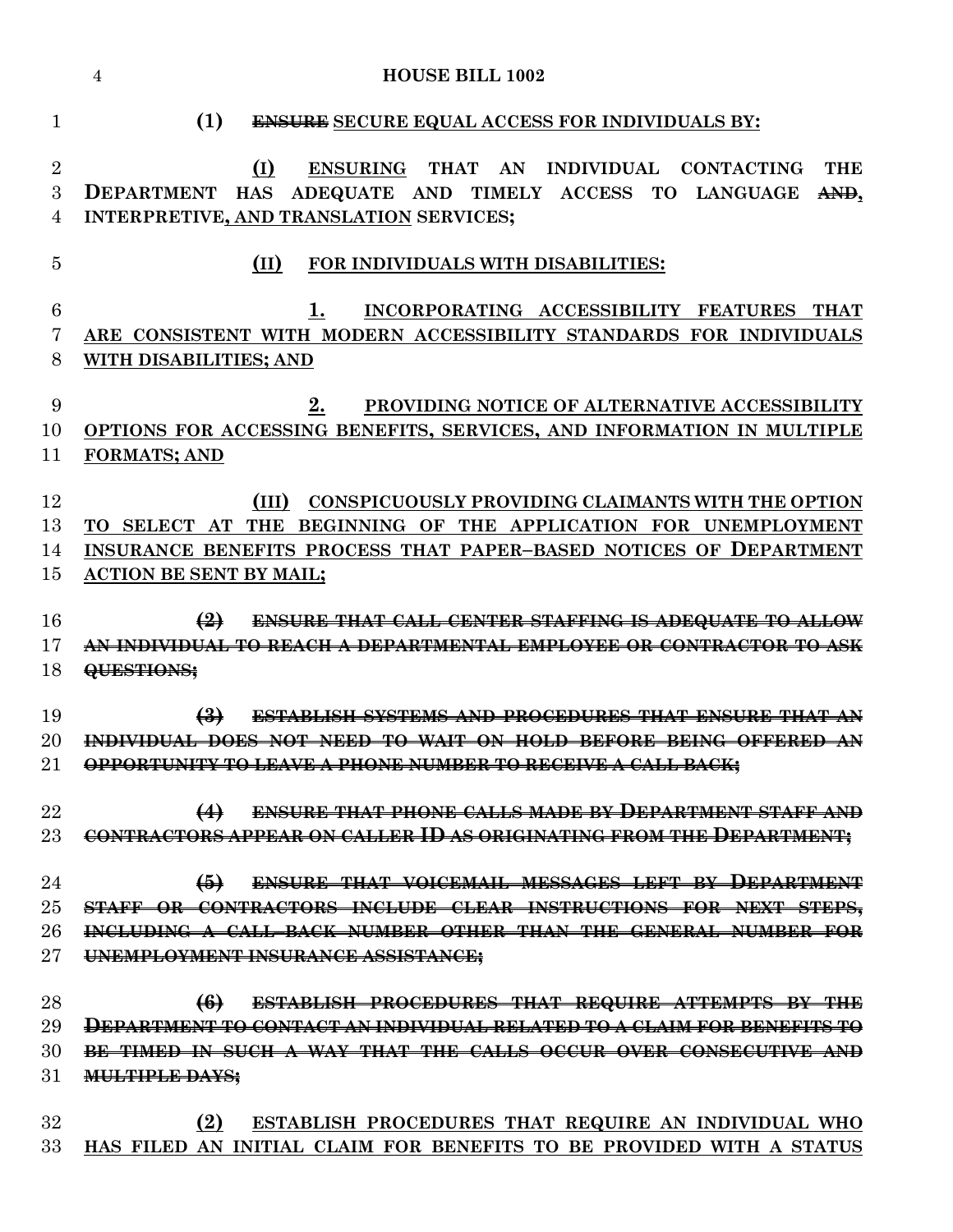| $\mathbf{1}$   | UPDATE ON THE CLAIM BY DEPARTMENT STAFF OR CONTRACTORS THROUGH                      |
|----------------|-------------------------------------------------------------------------------------|
| $\overline{2}$ | TELEPHONE OR E-MAIL AT LEAST ONCE EVERY 3 WEEKS UNTIL THE INITIAL                   |
| 3              | BENEFITS ARE PAID OR THE INITIAL CLAIM IS DENIED, WHICHEVER OCCURS FIRST;           |
| $\overline{4}$ | PERIODICALLY REVIEW AND REVISE FOR ON OR BEFORE<br>$\left( 4\right)$ (3)            |
| $\bf 5$        | JULY 1, 2021, AND EACH JULY 1 THEREAFTER, CONTRACT WITH AN EXTERNAL                 |
| 6              | CUSTOMER SERVICE QUALITY EVALUATION VENDOR TO MEASURE:                              |
|                |                                                                                     |
| 7              | THE CLARITY AND ORGANIZATION OF ALL PUBLIC<br>(I)                                   |
| 8              | COMMUNICATIONS, INCLUDING MATERIALS POSTED ON THE DEPARTMENT'S                      |
| 9              | WEBSITE OR MOBILE APPLICATION;                                                      |
|                |                                                                                     |
| 10             | THE ACHIEVEMENT OF THE CUSTOMER SERVICE<br>(II)                                     |
| 11             | STANDARDS REQUIRED UNDER THIS SUBSECTION AND THE DEPARTMENT'S PLAN TO               |
| 12             | IMPLEMENT THE REQUIREMENTS OF THIS SUBSECTION; AND                                  |
|                |                                                                                     |
| 13             | (III)<br>OTHER CUSTOMER SERVICE METRICS<br><b>THAT</b><br><b>THE</b>                |
| 14             | <b>DEPARTMENT OR THE VENDOR AGREE ARE IMPORTANT;</b>                                |
|                |                                                                                     |
| 15             | (8) (4) ENSURE THAT THE APPLICATION FOR UNEMPLOYMENT                                |
| 16             | INSURANCE BENEFITS EXPLICITLY INFORMS AND CONVENIENTLY PROVIDES                     |
| 17             | APPLICANTS <del>OF THE RIGHT TO REQUEST BENEFITS IN THE FORM OF A PAPER CHECK</del> |
| 18             | AND PROVIDES A MECHANISM TO MAKE THE REQUEST WITH THE ABILITY TO SELECT             |
| 19             | THE METHOD OF PAYMENT;                                                              |
|                |                                                                                     |
| 20             | $\bigoplus$<br><b>ENSURE THAT AN APPLICANT IS INFORMED OF THE AVAILABILITY</b>      |
| 21             | <b>TO AUTOMATICALLY TRANSFER FUNDS INTO A PERSONAL CHECKING ACCOUNT AND</b>         |
| $22\,$         | PROVIDE A MECHANISM TO MAKE THE REQUEST;                                            |
|                |                                                                                     |
| 23             | (10) (5) ESTABLISH SYSTEMS, PROCESSES, AND PROCEDURES THAT                          |
| 24             | ENABLE AN APPLICANT TO TRACK THE STATUS OF A CLAIM, INCLUDING THE                   |
| $25\,$         | ANTICIPATED TIMELINE FOR THE RESOLUTION OF EACH PARTICULAR CLAIM;                   |
|                |                                                                                     |
| 26             | ENSURE THAT AN OVERPAYMENT NOTICE SENT TO A CLAIMANT<br>$\leftrightarrow$           |
| $27\,$         | INCLUDES INFORMATION REGARDING THE CAUSE OF THE OVERPAYMENT AND THE                 |
| 28             | PERIOD DURING WHICH THE OVERPAYMENT OCCURRED;                                       |
|                |                                                                                     |
| 29             | $\left( \frac{12}{2} \right)$<br><b>ESTABLISH AND MAINTAIN A PLAN TO:</b>           |
|                |                                                                                     |
| 30             | $\bigoplus$<br>FILL ALL OPEN POSITIONS WITHIN THE DIVISION OF                       |
| 31             | <b>UNEMPLOYMENT INSURANCE IN A TIMELY MANNER; AND</b>                               |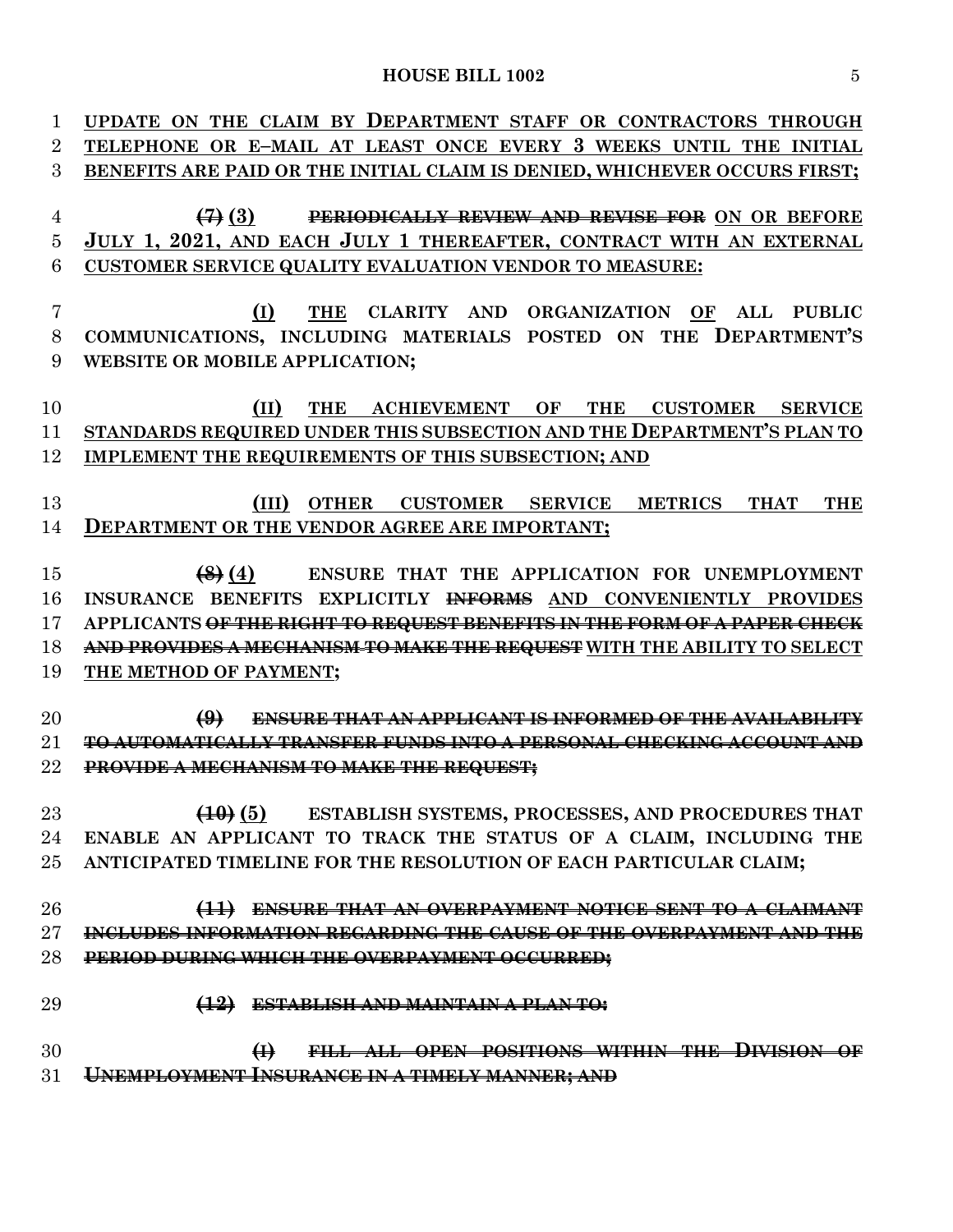**(II) IMMEDIATELY FILL ALL POSITIONS WITHIN THE DIVISION OF UNEMPLOYMENT INSURANCE AND RAPIDLY EXPAND PERSONNEL IN RESPONSE TO A CRISIS; (13) (6) ESTABLISH AND MAINTAIN A PLAN FOR ONGOING INVESTMENT IN TECHNOLOGY; (14) (7) ESTABLISH STANDARDS FOR THE TIMELY PROCESSING OF CLAIMS FOR BENEFITS UNDER WHICH: (I) 92% OF CLAIMS ARE COMPLETED WITHIN 21 DAYS AFTER THE RECEIPT OF THE INITIAL APPLICATION; AND (II) 97% OF CLAIMS THAT REQUIRE ADJUDICATION ARE RESOLVED WITHIN 8 WEEKS AFTER THE RECEIPT OF THE INITIAL APPLICATION; (15) (8) ESTABLISH A SINGLE POINT OF CONTACT WITHIN THE DEPARTMENT TO OVERSEE AND PRIORITIZE THE RESOLUTION OF CLAIMS THAT HAVE NOT BEEN COMPLETED WITHIN 8 WEEKS; AND (16) (9) (I) TRACK THE PERCENTAGE OF LAID–OFF WORKERS WHO FILE FOR UNEMPLOYMENT INSURANCE BENEFITS; (II) ESTABLISH A GOAL FOR AN UNEMPLOYMENT INSURANCE RECIPIENCY RATE; AND (III) PUBLISH QUARTERLY ON THE DEPARTMENT'S WEBSITE AT LEAST ONCE PER MONTH: 1. THE PERCENTAGE OF LAID–OFF WORKERS WHO FILED** 

**FOR BENEFITS; AND** 

**2. THE RECIPIENCY RATE.**

 **(B) (1) ON OR BEFORE SEPTEMBER 1, 2021, THE DEPARTMENT SHALL BEGIN IMPLEMENTING A SYSTEM THROUGH WHICH A CLAIMANT MAY CONSENT, AS PART OF ANY WEEKLY CLAIM CERTIFICATION, TO THE SHARING OF RELEVANT COLLECTED INFORMATION BY THE DEPARTMENT WITH THE MARYLAND HEALTH BENEFIT EXCHANGE AND THE MARYLAND DEPARTMENT OF HEALTH TO DETERMINE WHETHER THE INDIVIDUAL QUALIFIES FOR FREE OR LOW–COST HEALTH INSURANCE AND, IF SO, TO HELP THE INDIVIDUAL ENROLL.**

 **(2) BEFORE THE SYSTEM DESCRIBED IN PARAGRAPH (1) OF THIS SUBSECTION BEGINS TO OPERATE, THE DEPARTMENT SHALL ENTER INTO A**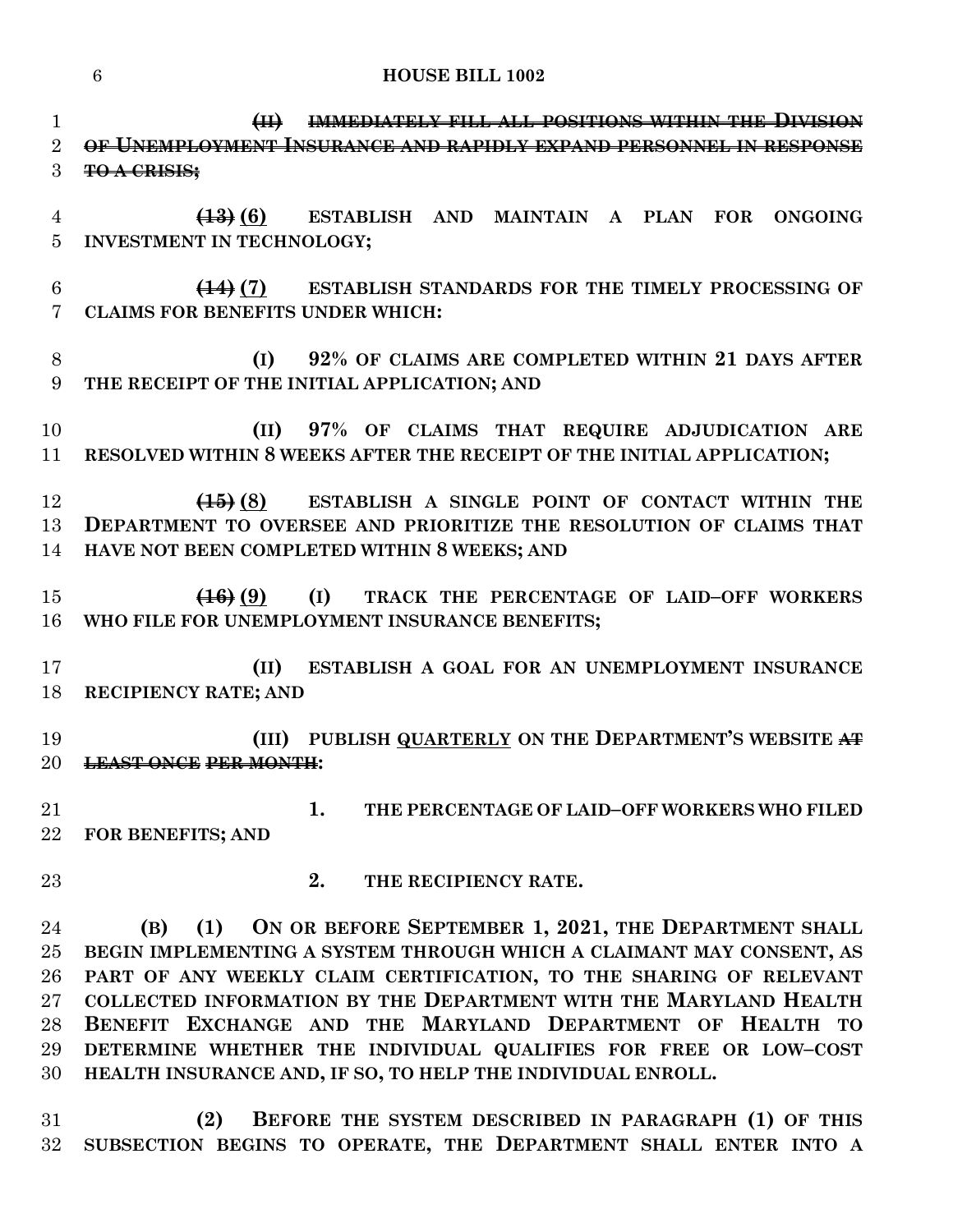**MEMORANDUM OF UNDERSTANDING WITH THE MARYLAND HEALTH BENEFIT EXCHANGE AND THE MARYLAND DEPARTMENT OF HEALTH THAT ENABLES THE SYSTEM TO OPERATE IN COMPLIANCE WITH ALL APPLICABLE FEDERAL AND STATE REQUIREMENTS RELATED TO PRIVACY, DATA SECURITY, AND FUNDING. (3) THE CONSENT REQUEST DESCRIBED IN PARAGRAPH (1) OF THIS SUBSECTION SHALL BE PROMINENTLY PLACED ON THE WEEKLY CLAIM CERTIFICATION FORM, USING LANGUAGE THAT CAN BE EASILY UNDERSTOOD BY THE MAJORITY OF INDIVIDUALS WHO QUALIFY FOR BENEFITS. (4) THE DEPARTMENT SHALL COOPERATE WITH THE MARYLAND** 

 **HEALTH BENEFIT EXCHANGE AND THE MARYLAND DEPARTMENT OF HEALTH TO CLAIM THE MAXIMUM AMOUNT OF AVAILABLE FEDERAL FUNDING FOR THE ESTABLISHMENT AND OPERATION OF THE SYSTEM DESCRIBED IN PARAGRAPH (1) OF THIS SUBSECTION.**

 **(5) TO FACILITATE THE MOST EFFICIENT IMPLEMENTATION OF THE SYSTEM DESCRIBED IN PARAGRAPH (1) OF THIS SUBSECTION, THE DEPARTMENT, THE MARYLAND HEALTH BENEFIT EXCHANGE, AND THE MARYLAND DEPARTMENT OF HEALTH MAY:**

- **(I) ENTER INTO AGREEMENTS;**
- **(II) ADOPT REGULATIONS;**
- **(III) ADOPT GUIDELINES;**
- **(IV) ESTABLISH ACCOUNTS;**
- **(V) CONDUCT TRAININGS;**
- **(VI) PROVIDE PUBLIC INFORMATION; AND**

## **(VII) TAKE ANY OTHER STEPS AS MAY BE NECESSARY TO ACCOMPLISH THE PURPOSE OF THE SYSTEM DESCRIBED IN PARAGRAPH (1) OF THIS SUBSECTION.**

 **(C) ON OR BEFORE DECEMBER 1 EACH YEAR, THE DEPARTMENT SHALL REPORT TO THE JOINT COMMITTEE ON UNEMPLOYMENT INSURANCE OVERSIGHT, IN ACCORDANCE WITH § 2–1257 OF THE STATE GOVERNMENT ARTICLE, ON THE IMPLEMENTATION OF THIS SECTION.**

 $31 \quad 8-611.$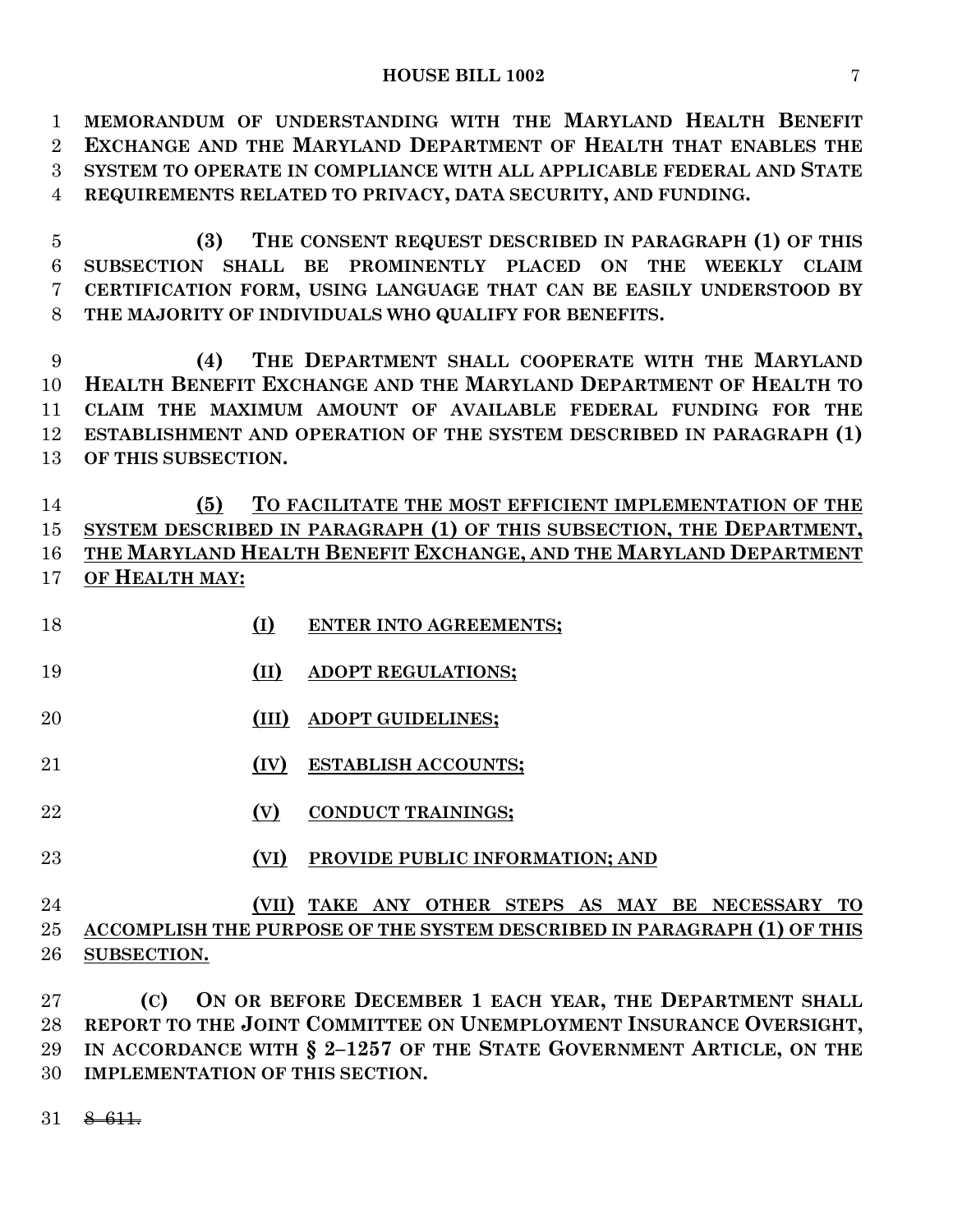| 1      | $\bigoplus$                        | $\leftrightarrow$          |                   | <b>[The] SUBJECT TO PARAGRAPH (3) OF THIS SUBSECTION, THE</b>                              |
|--------|------------------------------------|----------------------------|-------------------|--------------------------------------------------------------------------------------------|
| 2      |                                    |                            |                   | Secretary may waive the charge of benefits paid to a claimant against the earned rating    |
| 3      | record of an employing unit if:    |                            |                   |                                                                                            |
|        |                                    |                            |                   |                                                                                            |
| 4      |                                    |                            | $\bigoplus$       | the benefits are paid to the claimant during a period in which the                         |
| 5      |                                    |                            |                   | claimant is temporarily unemployed because the employing unit shut down due to a natural   |
| 6      | disaster; and                      |                            |                   |                                                                                            |
|        |                                    |                            |                   |                                                                                            |
| 7      |                                    |                            | $\overline{a}$    | the Governor declared a state of emergency due to the natural                              |
| 8      | disaster.                          |                            |                   |                                                                                            |
|        |                                    |                            |                   |                                                                                            |
| 9      |                                    | $\left(\frac{9}{2}\right)$ |                   | If the Secretary waives the charge of benefits under paragraph (1) of                      |
| 10     |                                    |                            |                   | this subsection, the waiver may be in effect only until the earlier of:                    |
|        |                                    |                            |                   |                                                                                            |
| 11     |                                    |                            | $\leftrightarrow$ | 4 months after the natural disaster; or                                                    |
|        |                                    |                            |                   |                                                                                            |
|        |                                    |                            |                   |                                                                                            |
| 12     |                                    |                            | $\overline{a}$    | the date the employing unit reopens.                                                       |
|        |                                    |                            |                   |                                                                                            |
| 13     |                                    | $\biguplus$                |                   | SUBJECT TO PARAGRAPH (4) OF THIS SUBSECTION, THE                                           |
| 14     |                                    |                            |                   | <u>SECRETARY SHALL WAIVE THE CHARGE OF BENEFITS PAID TO A CLAIMANT AGAINST</u>             |
| 15     |                                    |                            |                   | <b>THE EARNED RATING RECORD OF AN EMPLOYING UNIT IF THE BENEFITS WERE PAID</b>             |
| 16     |                                    |                            |                   | TO THE CLAIMANT DURING A PERIOD IN WHICH, DUE TO THE COVID-19 PANDEMIC:                    |
|        |                                    |                            |                   |                                                                                            |
| 17     |                                    |                            | $\bigoplus$       | THE GOVERNOR HAD DECLARED A STATE OF EMERGENCY;                                            |
| 18     | <b>AND</b>                         |                            |                   |                                                                                            |
|        |                                    |                            |                   |                                                                                            |
|        |                                    |                            |                   |                                                                                            |
| 19     |                                    |                            | H                 | THE CLAIMANT IS OR WAS TEMPORARILY UNEMPLOYED                                              |
| 20     |                                    |                            |                   | BECAUSE THE EMPLOYING UNIT SHUT DOWN OR MODIFIED OPERATIONS.                               |
|        |                                    |                            |                   |                                                                                            |
| 21     |                                    | $\leftrightarrow$          |                   | IF THE SECRETARY WAIVES THE CHARGE OF BENEFITS UNDER                                       |
| 22     |                                    |                            |                   | PARAGRAPH (3) OF THIS SUBSECTION, THE WAIVER MAY APPLY ONLY TO BENEFITS                    |
| 23     | <b>PAID BEFORE THE EARLIER OF:</b> |                            |                   |                                                                                            |
|        |                                    |                            |                   |                                                                                            |
| 24     |                                    |                            | $\bigoplus$       | <b>6 MONTHS AFTER THE END OF A STATE OF EMERGENCY</b>                                      |
| $25\,$ |                                    |                            |                   | RELATED TO THE COVID-19 PANDEMIC; OR                                                       |
|        |                                    |                            |                   |                                                                                            |
|        |                                    |                            |                   |                                                                                            |
| 26     |                                    |                            | H                 | THE DATE THE EMPLOYING UNIT FULLY REOPENS.                                                 |
|        |                                    |                            |                   |                                                                                            |
| $27\,$ | $8 - 803.$                         |                            |                   |                                                                                            |
|        |                                    |                            |                   |                                                                                            |
| 28     | $\Theta$                           | $\leftrightarrow$          |                   | Except as provided in $\S$ 8-1207 of this title for the work sharing                       |
| 29     |                                    |                            |                   | program and § 8-1604 of this title for the Self-Employment Assistance Program, an eligible |
| 30     |                                    |                            |                   | elaimant shall be paid a weekly benefit amount that is computed by:                        |
|        |                                    |                            |                   |                                                                                            |
| 31     |                                    |                            | $\leftrightarrow$ | determining the claimant's weekly benefit amount under this                                |
| 32     | <del>section;</del>                |                            |                   |                                                                                            |
|        |                                    |                            |                   |                                                                                            |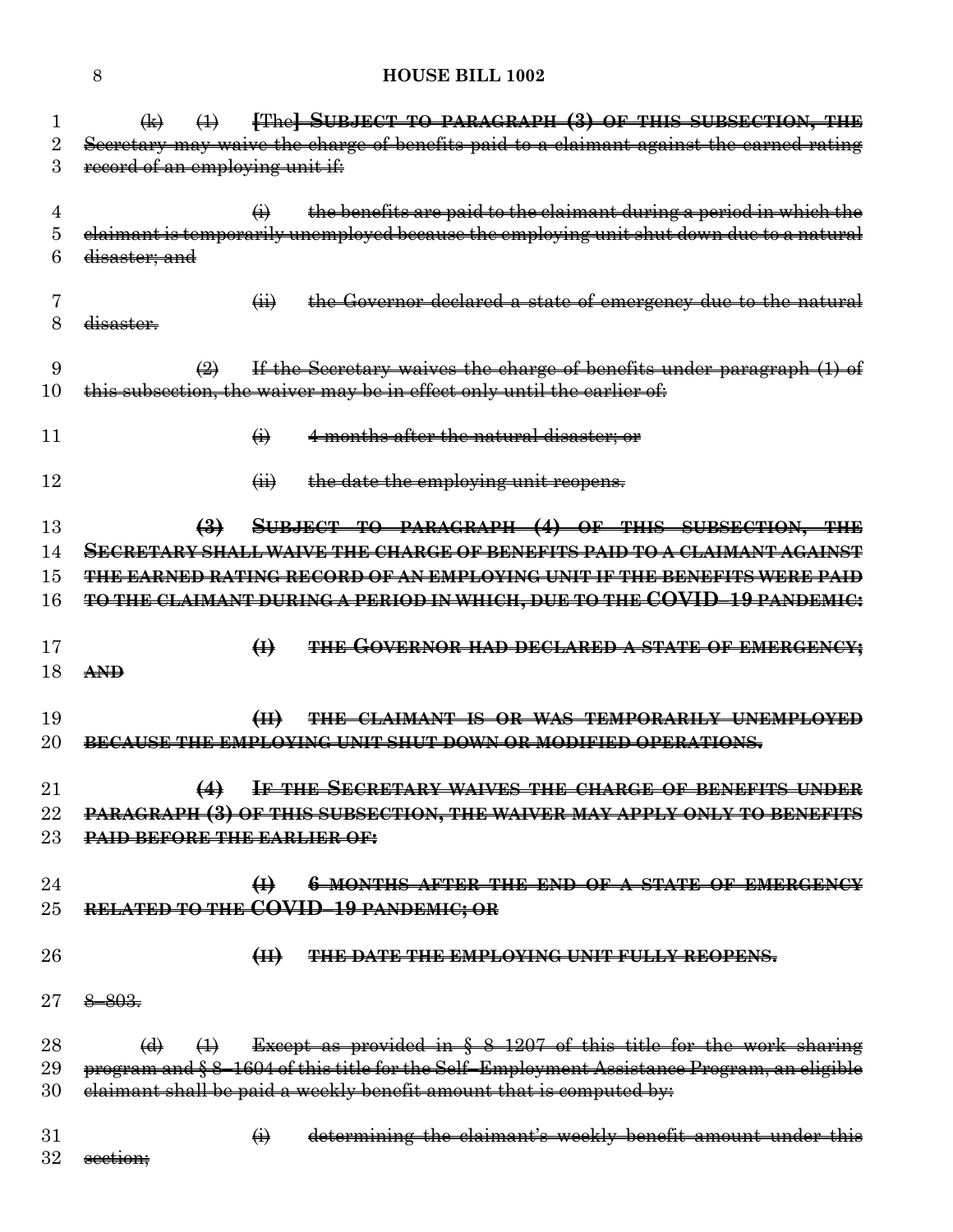| 1<br>2               | adding any allowance for a dependent to which the claimant is<br>$\overline{(\mathbf{ii})}$<br>entitled under § 8-804 of this subtitle; and                                                                                                                                      |
|----------------------|----------------------------------------------------------------------------------------------------------------------------------------------------------------------------------------------------------------------------------------------------------------------------------|
| 3<br>4               | subtracting any wages exceeding [\$50] \$300 payable to the<br>elaimant for the week.                                                                                                                                                                                            |
| 5<br>6               | In computing benefits under this subsection, a fraction of a dollar shall<br>$\left(\frac{9}{2}\right)$<br>be rounded to the next lower dollar.                                                                                                                                  |
| 7                    | <b>SECTION 2. AND BE IT FURTHER ENACTED, That:</b>                                                                                                                                                                                                                               |
| 8<br>9<br>10         | The Maryland Department of Labor, in collaboration with the Office of the<br>$\left(\mathbf{a}\right)$<br>Attorney General and the Joint Committee on Unemployment Insurance Oversight, shall<br>conduct a study related to the unemployment insurance program in the State.     |
| 11                   | The study shall:<br>$\bigoplus$                                                                                                                                                                                                                                                  |
| 12<br>13             | examine expanding eligibility for unemployment insurance to include<br>individuals who leave their job:                                                                                                                                                                          |
| 14<br>15             | for family reasons, including accompanying a spouse to a new<br>$\bigoplus$<br>work location or to fulfill a caregiving obligation; or                                                                                                                                           |
| 16                   | due to job schedule volatility;<br>$\overline{41}$                                                                                                                                                                                                                               |
| 17                   | examine changes to the experience rating process;<br>$\left(\frac{9}{2}\right)$                                                                                                                                                                                                  |
| 18<br>19<br>20<br>21 | examine reducing or suspending the impact on an employer's<br>$\left(\frac{1}{2}\right)$<br>experience rating when the employer establishes a work sharing agreement with the<br>Maryland Department of Labor under Title 8, Subtitle 12 of the Labor and Employment<br>Artiele; |
| 22<br>23             | examine whether the State is appropriately applying the<br>definition of "employee" to cover seasonal, temporary, and gig-economy workers; and                                                                                                                                   |
| 24<br>$25\,$         | if needed, identify changes to law or establishing a new benefits<br>$\overline{a}$<br>program to assist all seasonal, temporary, or gig-economy workers;                                                                                                                        |
| 26                   | examine increasing the maximum weekly benefit amount;<br>$\left( 6 \right)$                                                                                                                                                                                                      |
| $27\,$<br>28         | examine automatically increasing the maximum weekly benefit<br>$\left( 6 \right)$<br>amount based on inflation or wage growth;                                                                                                                                                   |
| 29                   | examine changes to the dependent allowance, including allowing the                                                                                                                                                                                                               |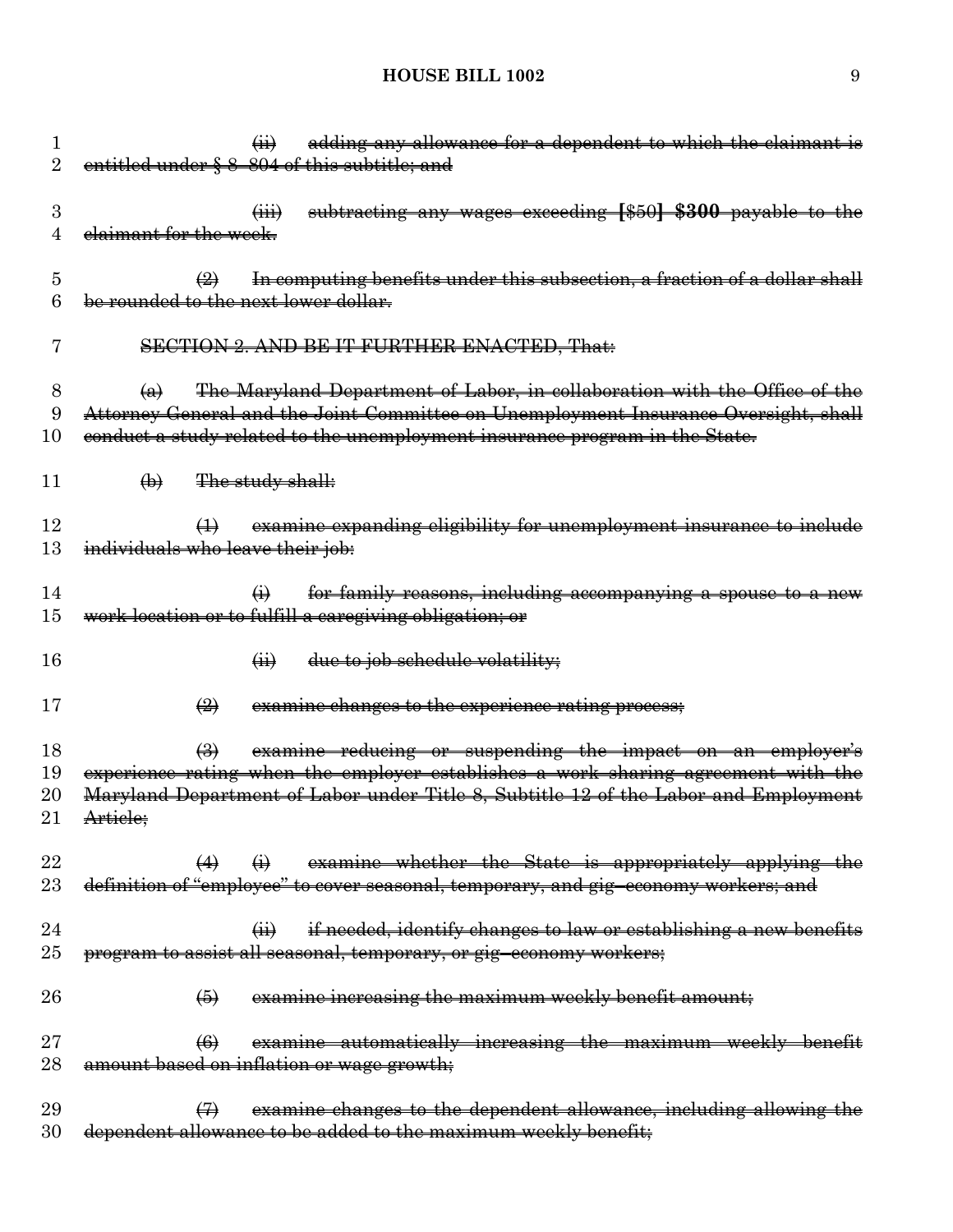|                               | <b>HOUSE BILL 1002</b><br>10                                                                                                                                                                                                                                                                                                        |
|-------------------------------|-------------------------------------------------------------------------------------------------------------------------------------------------------------------------------------------------------------------------------------------------------------------------------------------------------------------------------------|
| 1<br>$\overline{2}$           | examine automatically increasing the dependent allowance based on<br>$\left(\frac{8}{2}\right)$<br>inflation or wage growth; and                                                                                                                                                                                                    |
| 3<br>4                        | examine establishing clear standards for when an employee is entitled<br>$\bigoplus$<br>to claim unemployment insurance benefits if the employee:                                                                                                                                                                                   |
| 5                             | leaves a job due to unsafe working conditions;<br>$\bigoplus$                                                                                                                                                                                                                                                                       |
| 6                             | leaves a job in order to guard against an unreasonable risk of<br>$\overline{(\mathbf{H})}$<br>infection:                                                                                                                                                                                                                           |
| 8<br>9                        | is terminated for refusing to work under unsafe work conditions;<br>$\overline{(\overline{iii})}$<br>$\Theta$ r                                                                                                                                                                                                                     |
| 10                            | declines to accept work due to unsafe work conditions.<br>$\overline{(+)}$                                                                                                                                                                                                                                                          |
| 11<br>$12\,$<br>13            | In conducting the study, the Maryland Department of Labor shall examine<br>$\Theta$<br>and consider any report or recommendation made by the National Academy of Social<br>Insurance Unemployment Insurance Task Force of 2021.                                                                                                     |
| 14<br>15<br>16<br>17          | On or before December 1, 2021, the Department shall report its findings and<br>$\Theta$<br>recommendations to the Governor and, in accordance with § 2-1257 of the State<br>Government Article, the Senate Finance Committee, the House Economic Matters<br>Committee, and the Joint Committee on Unemployment Insurance Oversight. |
| 18                            | $8 - 809.$                                                                                                                                                                                                                                                                                                                          |
| 19<br>20                      | <u>The Secretary may recover benefits paid to a claimant if the Secretary finds</u><br>(a)<br>that the claimant was not entitled to the benefits because:                                                                                                                                                                           |
| 21                            | (1)<br>the claimant was not unemployed;                                                                                                                                                                                                                                                                                             |
| 22                            | (2)<br>the claimant received or retroactively was awarded wages; or                                                                                                                                                                                                                                                                 |
| 23<br>24                      | (3)<br><u>due to a redetermination of an original claim by the Secretary, the</u><br>claimant is disqualified or otherwise ineligible for benefits.                                                                                                                                                                                 |
| 25<br>26<br>$27\,$<br>$^{28}$ | If the Secretary finds that a claimant knowingly made a false statement or<br>(b)<br>representation or knowingly failed to disclose a material fact to obtain or increase a benefit<br>or other payment under this title, in addition to disqualification of the claimant, the<br>Secretary may recover from the claimant:          |
| 29<br>30                      | all benefits paid to the claimant for each week for which the false<br>(1)<br>statement or representation was made or for which the claimant failed to disclose a                                                                                                                                                                   |

material fact;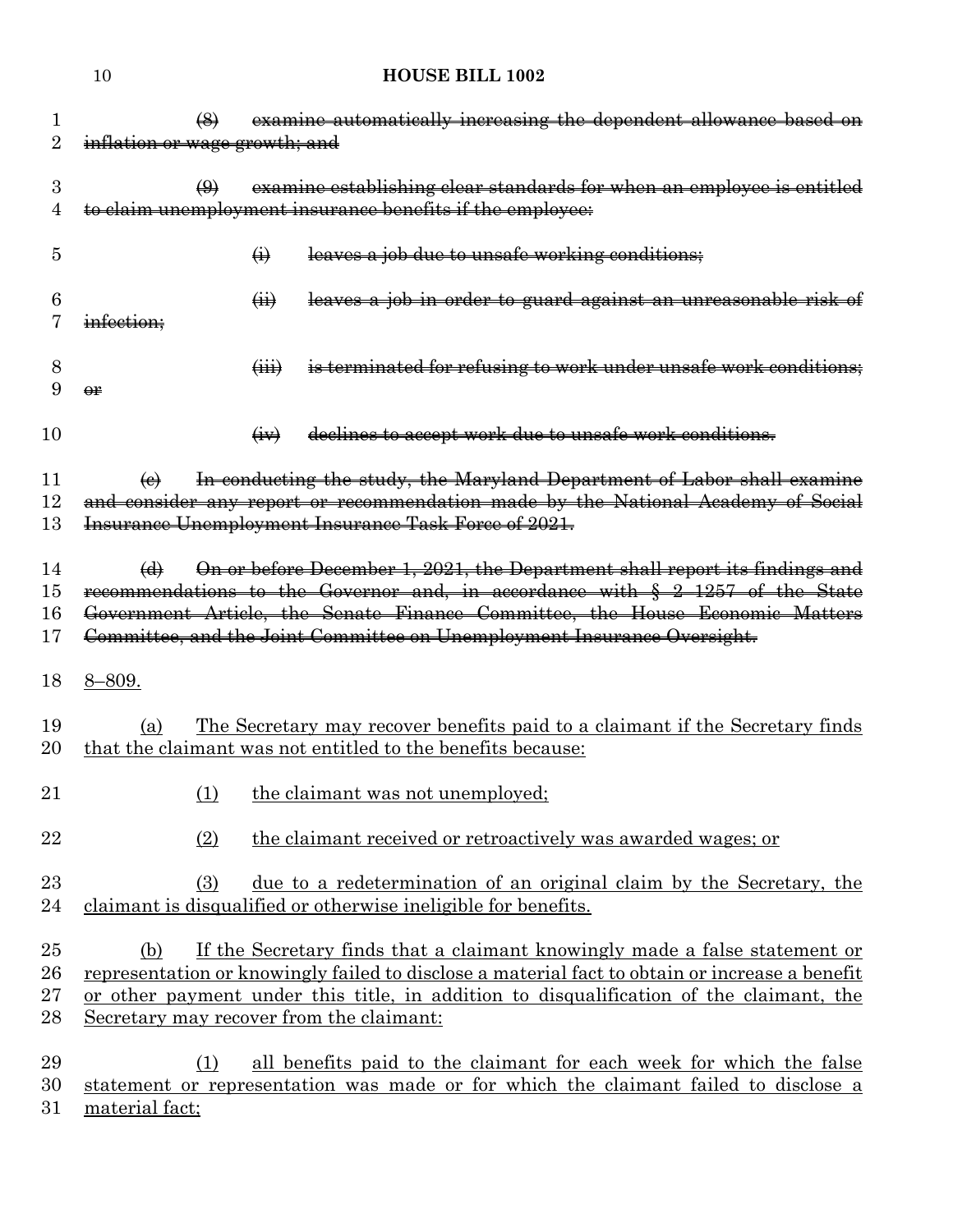| $\mathbf{1}$                       | a monetary penalty of 15% of all benefits paid to the claimant for each<br>(2)                                                                                                                                                                                                                                                                                                                                |  |  |
|------------------------------------|---------------------------------------------------------------------------------------------------------------------------------------------------------------------------------------------------------------------------------------------------------------------------------------------------------------------------------------------------------------------------------------------------------------|--|--|
| $\overline{2}$                     | week for which the false statement or representation was made or for which the claimant                                                                                                                                                                                                                                                                                                                       |  |  |
| 3                                  | failed to disclose a material fact; and                                                                                                                                                                                                                                                                                                                                                                       |  |  |
| 4<br>$\overline{5}$<br>6<br>7<br>8 | interest of 1.5% per month on the amount of all benefits paid to the<br>(3)<br>claimant for each week for which the false statement or representation was made or for<br>which the claimant failed to disclose a material fact plus the amount of the monetary<br>penalty accruing from the date that the claimant is notified by the Secretary that the<br>claimant was not entitled to benefits received.   |  |  |
| 9<br>10                            | (1)<br>If the Secretary decides to recover benefits from a claimant under<br>$\left( \mathrm{c}\right)$<br>subsection (a) or (b) of this section, the Secretary shall notify the claimant of:                                                                                                                                                                                                                 |  |  |
| 11                                 | $\left[ (1) \right] (1)$<br>the amount to be recovered; AND                                                                                                                                                                                                                                                                                                                                                   |  |  |
| 12<br>13                           | THE BASIS FOR THE RECOVERY OF BENEFITS, INCLUDING<br>(II)<br>ANY EVIDENCE THAT THE SECRETARY USED TO MAKE THE DETERMINATION;                                                                                                                                                                                                                                                                                  |  |  |
| 14                                 | $[2]$ $(III)$ the weeks for which benefits were paid;                                                                                                                                                                                                                                                                                                                                                         |  |  |
| 15<br>16                           | $\left[ \begin{array}{cc} (3) \\ (1) \end{array} \right]$ $\left( \text{IV} \right)$<br>the amount of any monetary penalty assessed under subsection<br>$(b)(2)$ of this section and the reason for the assessment of the monetary penalty; [and]                                                                                                                                                             |  |  |
| 17<br>18                           | the provision of this title under which the Secretary determined<br>$\llbracket (4) \rrbracket$ (V)<br>that the claimant was ineligible for benefits; AND                                                                                                                                                                                                                                                     |  |  |
| 19                                 | (VII) THE APPEAL RIGHTS AVAILABLE TO A CLAIMANT.                                                                                                                                                                                                                                                                                                                                                              |  |  |
| 20<br>21<br>22                     | (2)<br>THE SECRETARY SHALL ALLOW A CLAIMANT TO APPEAL A<br>DETERMINATION REGARDING THE RECOVERY OF BENEFITS WITHIN 30 DAYS AFTER<br>THE MAILING OR OTHER DELIVERY OF THE NOTICE.                                                                                                                                                                                                                              |  |  |
| 23<br>24<br>$25\,$<br>26<br>$27\,$ | SECTION 2. AND BE IT FURTHER ENACTED, That, on or before June 1, 2021,<br>the Maryland Department of Labor shall submit to the General Assembly, in accordance<br>with $\S 2$ –1257 of the State Government Article, a detailed, comprehensive, and funded plan<br>to ensure that call center staffing is adequate to allow an individual to reach a<br>departmental employee or contractor to ask questions. |  |  |
| 28                                 | SECTION 3. AND BE IT FURTHER ENACTED, That:                                                                                                                                                                                                                                                                                                                                                                   |  |  |
| 29<br>30<br>31                     | On or before June 1, 2021, the Maryland Department of Labor shall identify<br>(a)<br>all changes in federal regulations and guidance that would expand access to unemployment<br>benefits or reduce bureaucratic hurdles to prompt approval of unemployment benefits.                                                                                                                                         |  |  |